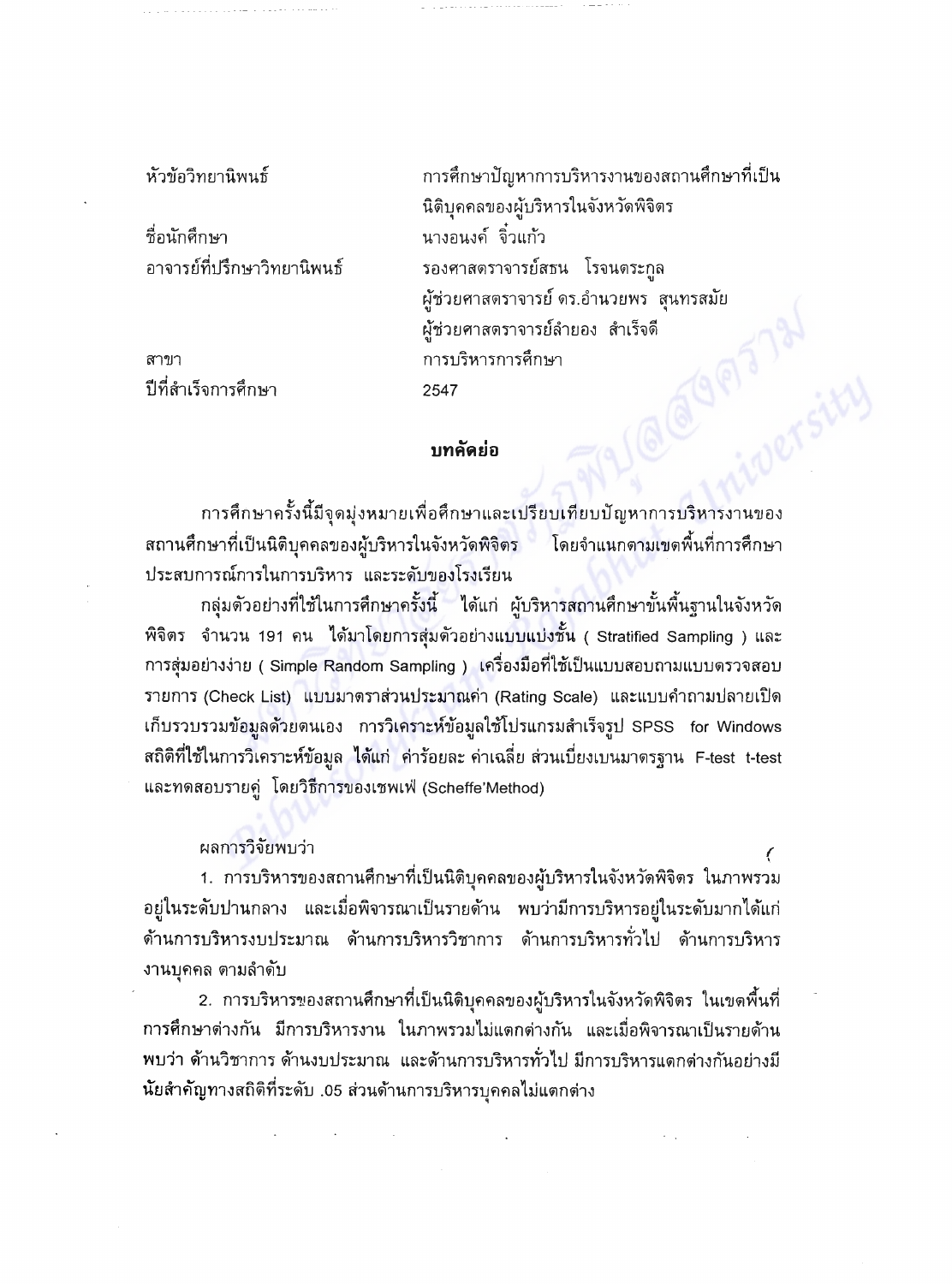3. การบริหารของสถานศึกษาที่เป็นนิติบุคคลของผู้บริหารในจังหวัดพิจิตร ที่มีประสบการณ์ ่<br>การทำงานต่างกัน มีการบริหารงาน ในภาพรวมไม่แตกต่างกัน และเมื่อพิจารณาเป็นรายด้าน พบว่า ด้านการบริหารทั่วไป มีการบริหารแตกต่างกันอย่างมีนัยสำคัญทางสถิติที่ระดับ .05

4. การบริหารของสถานศึกษาที่เป็นนิติบุคคลของผู้บริหารในจังหวัดพิจิตร ที่ระดับโรงเรียน \_ต่างกัน มีการบริหารงานในภาพรวมไม่แตกต่างกัน และเมื่อพิจารณาเป็นรายด้าน พบว่า ~ด้านการบริหารทั่วไป มีการบริหารแตกต่างกันอย่างมีนัยสำคัญทางสถิติที่ระดับ .05

5. ผู้บริหารร้อยละ 27.59 ยังมีปัญหาไนด้านงบประมาณไม่เพียงพอ ทรัพยากรขาดแคลน บุคลากรไม่เพียงพอต่อความต้องการ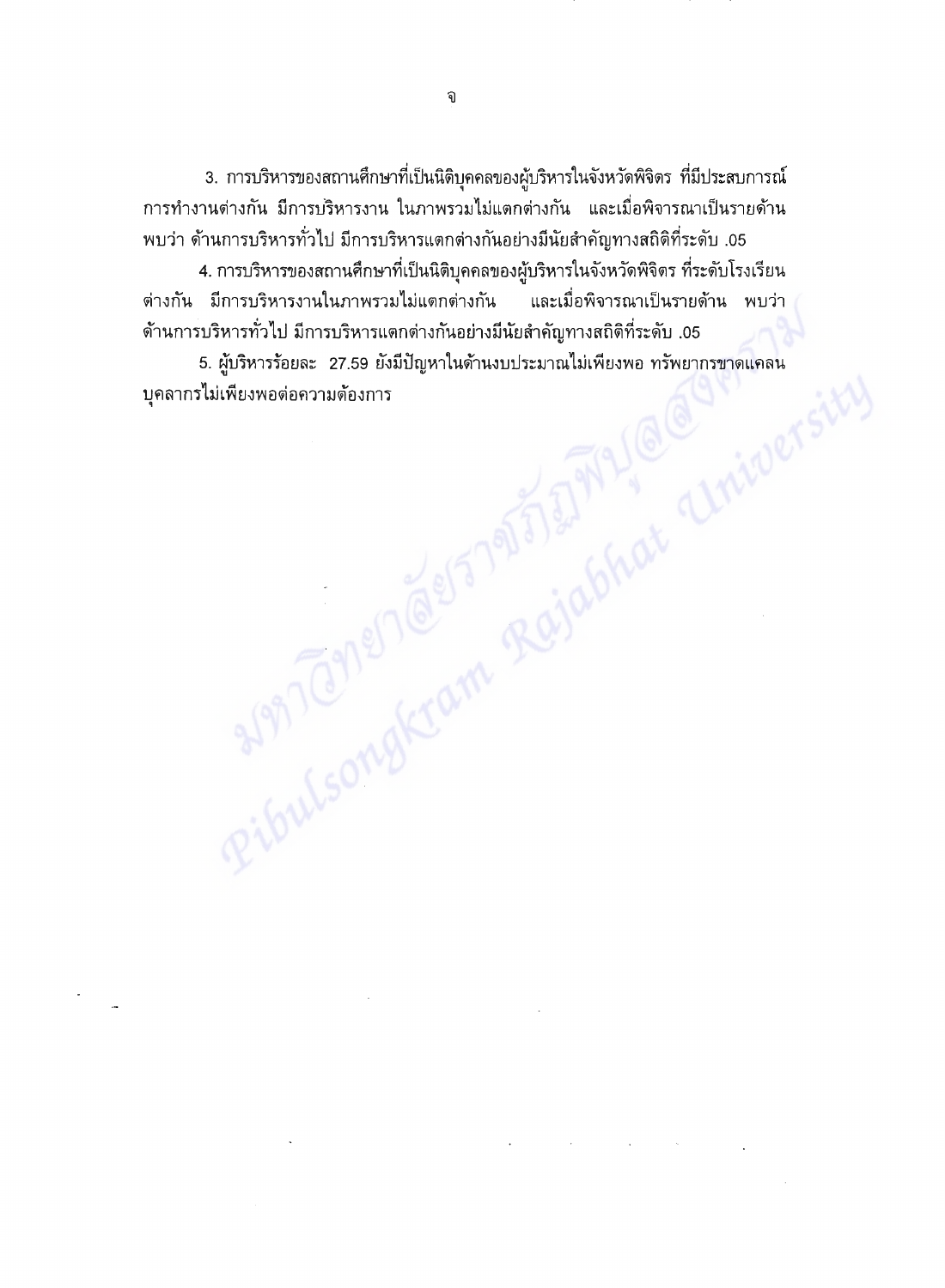Title STUDY PROBLEMS OF SCHOOL ADMINISTRATION AS JURISTIC PERSON OF ADMINISTRATORS IN PHICHIT PROVINCE Author Mrs.Anong Jewkeaw **Advisors** Associate professor Satana Rojanatrakul Assistant professor Dr. Amnuaypron Soonthonsamai JOPIT 31 Assistant professor Lamyong Samreddee Field Educational Administration Year 2004

## **ABSTRACT**

For The purposes of this thesis were to study and compare administration as legal entity of schools in phichit. The comparison was classified administration experiences and school levels

The sampling groups were 191 school administration from stratified sampling and simple random. The instruments for this study were check list questionnaires. Rating scale guestionnaires and opened questions. Collected by the researcher himself. Data were analyze by following statistical value: percentage. Mean. S.D. F - test t - test and pair comparing of Scheffe's method.

The study found that :

1. Administration as legal entity of schools in phichit was in middle level in general. Considering by each section could be found problems as fotlows : bidget administration, general administration and personnel administration.

2. Administration as legal entity of administration in different zones were not different in general. Considering in each section could be classified as follows academic administration bidget administration general administration were significantly Different at 0.5 level, but personnel administration was not different.

3. Administration as legal entity of different experienced administration was not different in general. Considering in was section found that general administration was statistic significantly different at 0.5 level.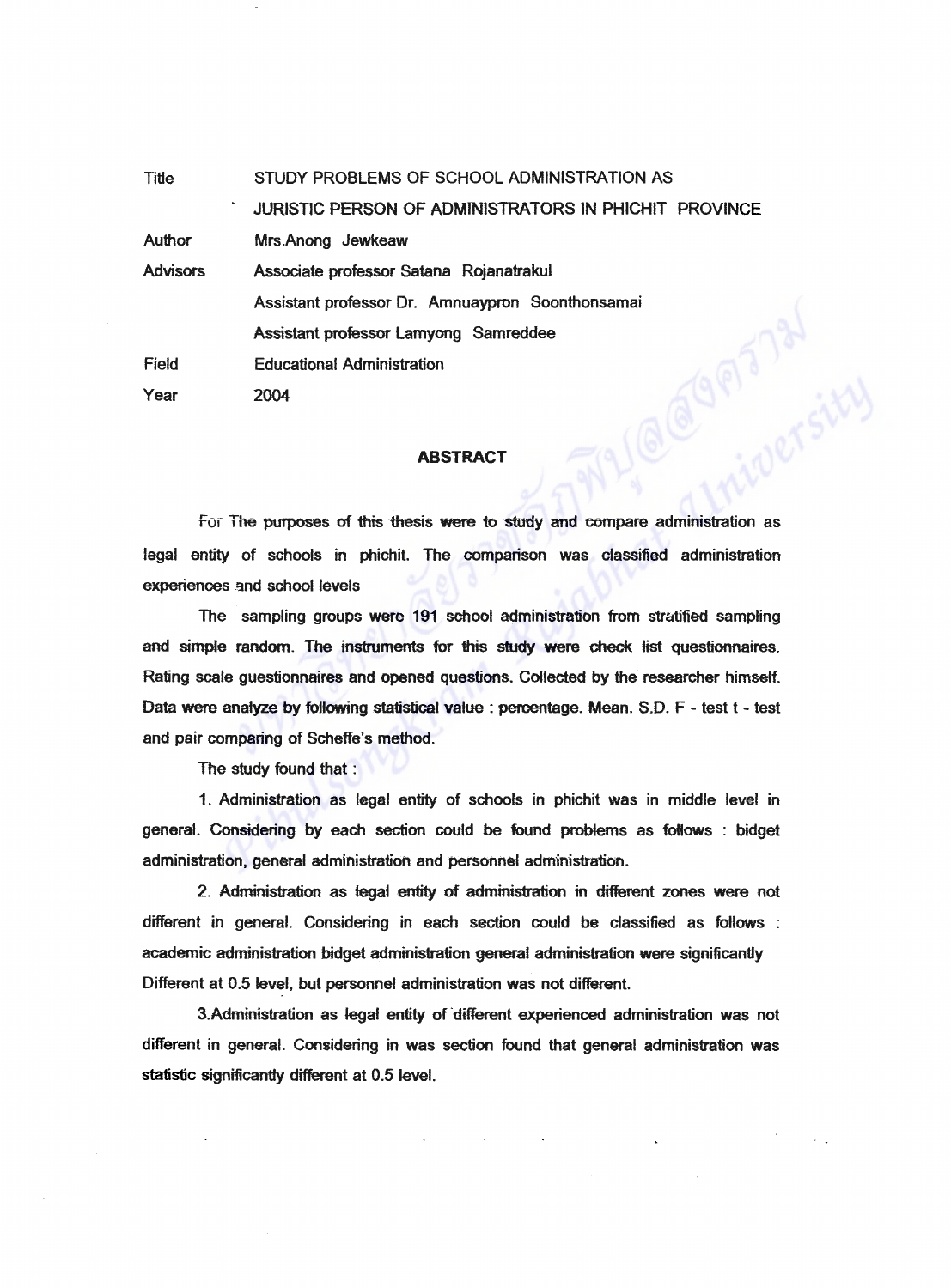4. Administration as legal entity of different sizes was not different in general. Considering in each section found that general administration was statistic significantly different at 0.5 level.

5. 27.59 percentages administrators had as a lack of budget, educationa material and terchers.

 $\overline{\zeta}$